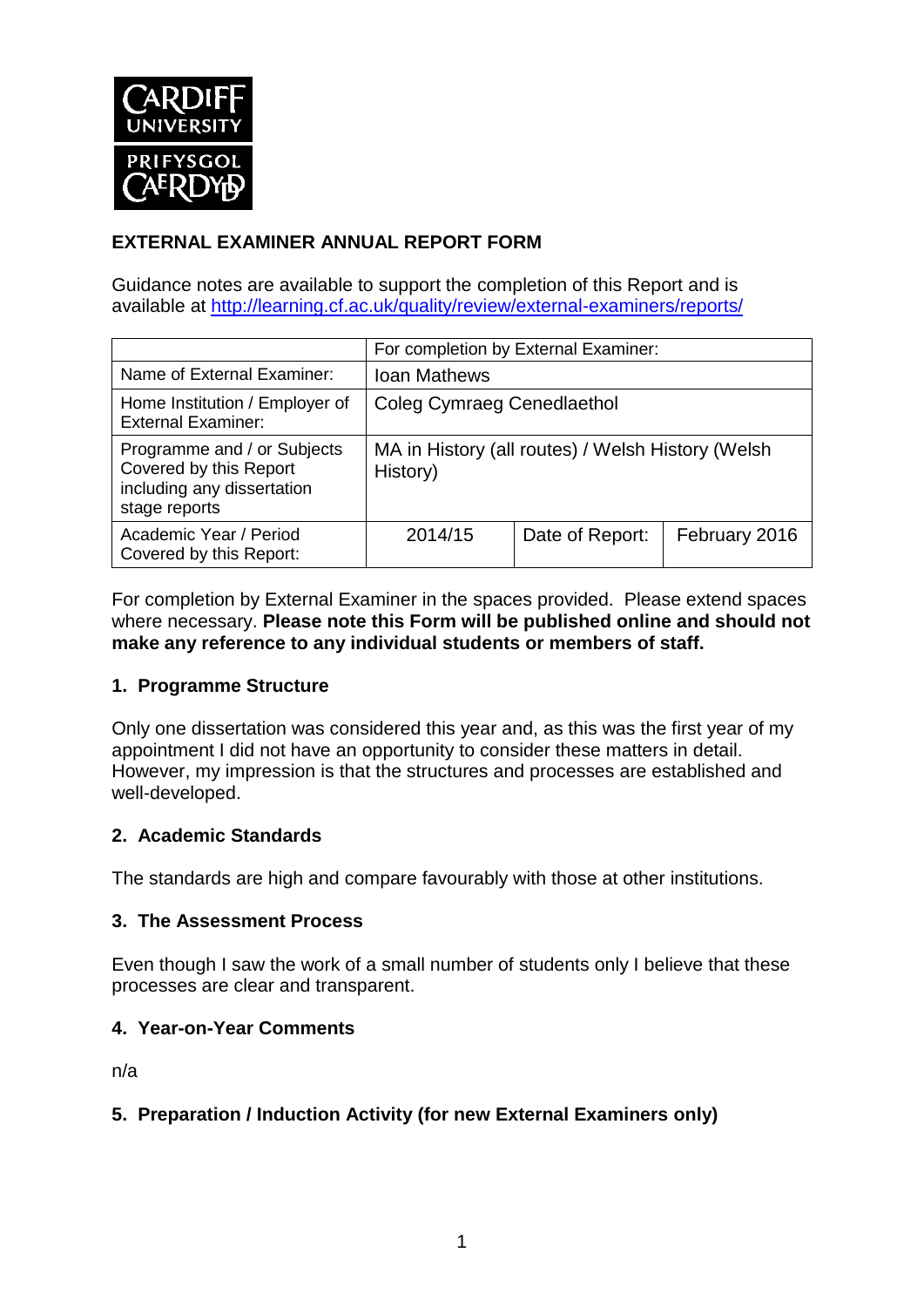# **6. Noteworthy Practice and Enhancement**

See (1) above. The programmes are well-established and supported by a strong cohort of academic staff.

# **7. Appointment Overview (for retiring External Examiners only)**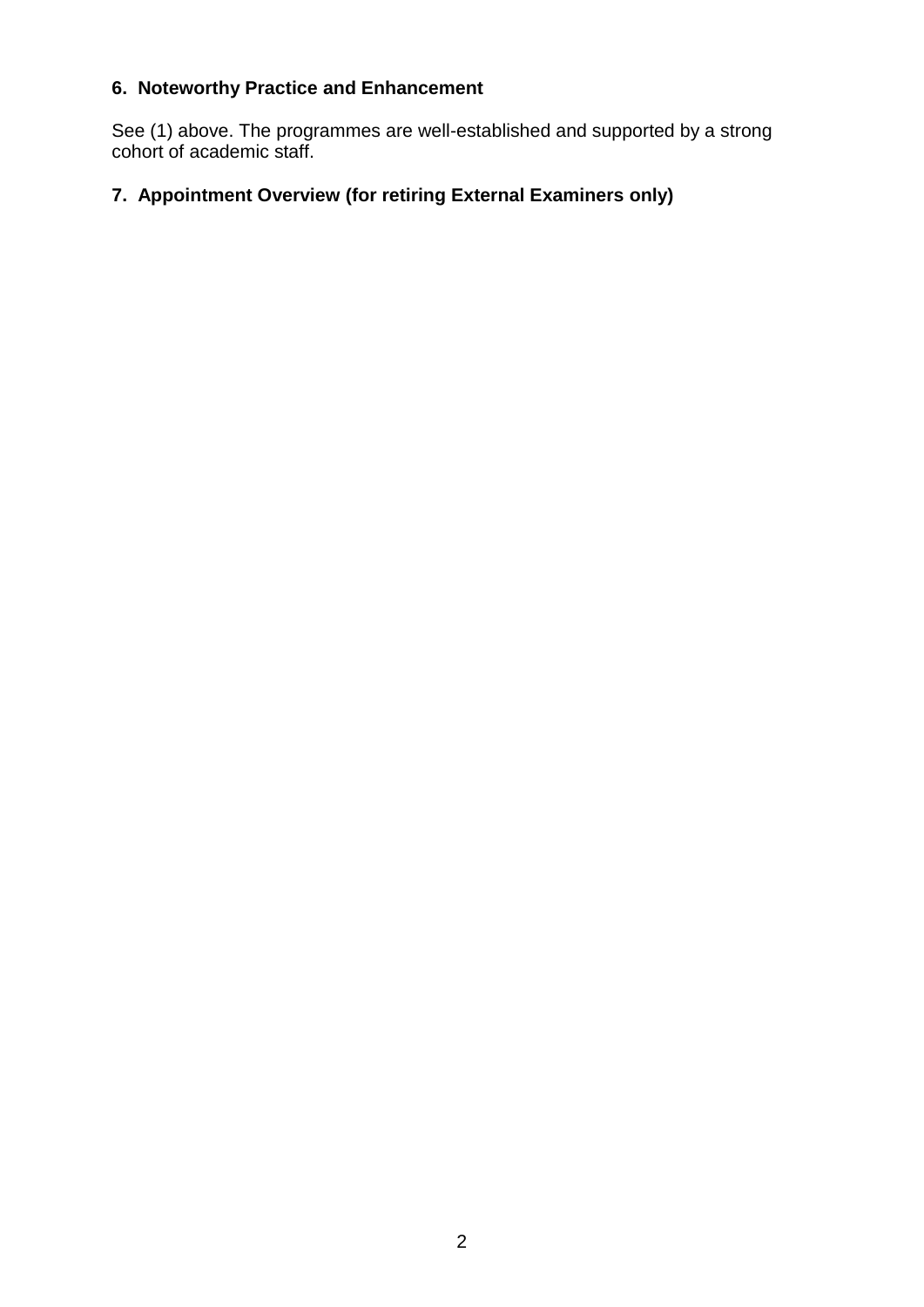# **8. Annual Report Checklist**

Please include appropriate comments within Sections 1-7 above for any answer of 'No'.

|                                             |                                                                                                                                                             | <b>Yes</b><br>(Y) | <b>No</b><br>(N) | N/A<br>(N/A) |
|---------------------------------------------|-------------------------------------------------------------------------------------------------------------------------------------------------------------|-------------------|------------------|--------------|
| <b>Programme/Course Information</b>         |                                                                                                                                                             |                   |                  |              |
| 8.1                                         | Did you receive sufficient information about the Programme and<br>its contents, learning outcomes and assessments?                                          | Y                 |                  |              |
| 8.2                                         | Were you asked to comment on any changes to the assessment<br>of the Programme?                                                                             |                   | N                |              |
| <b>Draft Examination Question Papers</b>    |                                                                                                                                                             |                   |                  |              |
| 8.3                                         | Were you asked to approve all examination papers contributing<br>to the final award?                                                                        | Y                 |                  |              |
| 8.4                                         | Were the nature, spread and level of the questions appropriate?                                                                                             | Y                 |                  |              |
| 8.5                                         | Were suitable arrangements made to consider your comments?                                                                                                  | Y                 |                  |              |
|                                             | <b>Marking Examination Scripts</b>                                                                                                                          |                   |                  |              |
| 8.6                                         | Did you receive a sufficient number of scripts to be able to assess<br>whether the internal marking and classifications were appropriate<br>and consistent? | Y                 |                  |              |
| 8.7                                         | Was the general standard and consistency of marking<br>appropriate?                                                                                         | Y                 |                  |              |
| 8.8                                         | Were the scripts marked in such a way as to enable you to see<br>the reasons for the award of given marks?                                                  | Y                 |                  |              |
| 8.9                                         | Were you satisfied with the standard and consistency of marking<br>applied by the internal examiners?                                                       | Y                 |                  |              |
| 8.10                                        | In your judgement, did you have the opportunity to examine a<br>sufficient cross-section of candidates' work contributing to the<br>final assessment?       | Y                 |                  |              |
| <b>Coursework and Practical Assessments</b> |                                                                                                                                                             |                   |                  |              |
| 8.11                                        | Was the choice of subjects for coursework and / or practical<br>assessments appropriate?                                                                    | Y                 |                  |              |
| 8.12                                        | Were you afforded access to an appropriate sample of<br>coursework and / or practical assessments?                                                          | Y                 |                  |              |
| 8.13                                        | Was the method and general standard of assessment<br>appropriate?                                                                                           | Y                 |                  |              |
| 8.14                                        | Is sufficient feedback provided to students on their assessed<br>work?                                                                                      | Y                 |                  |              |
|                                             | <b>Clinical Examinations (if applicable)</b>                                                                                                                |                   |                  |              |
| 8.15                                        | Were satisfactory arrangements made for the conduct of clinical<br>assessments?                                                                             | n/a               |                  |              |
| <b>Sampling of Work</b>                     |                                                                                                                                                             |                   |                  |              |
| 8.16                                        | Were you afforded sufficient time to consider samples of<br>assessed work?                                                                                  | Y                 |                  |              |
|                                             | <b>Examining Board Meeting</b>                                                                                                                              |                   |                  |              |